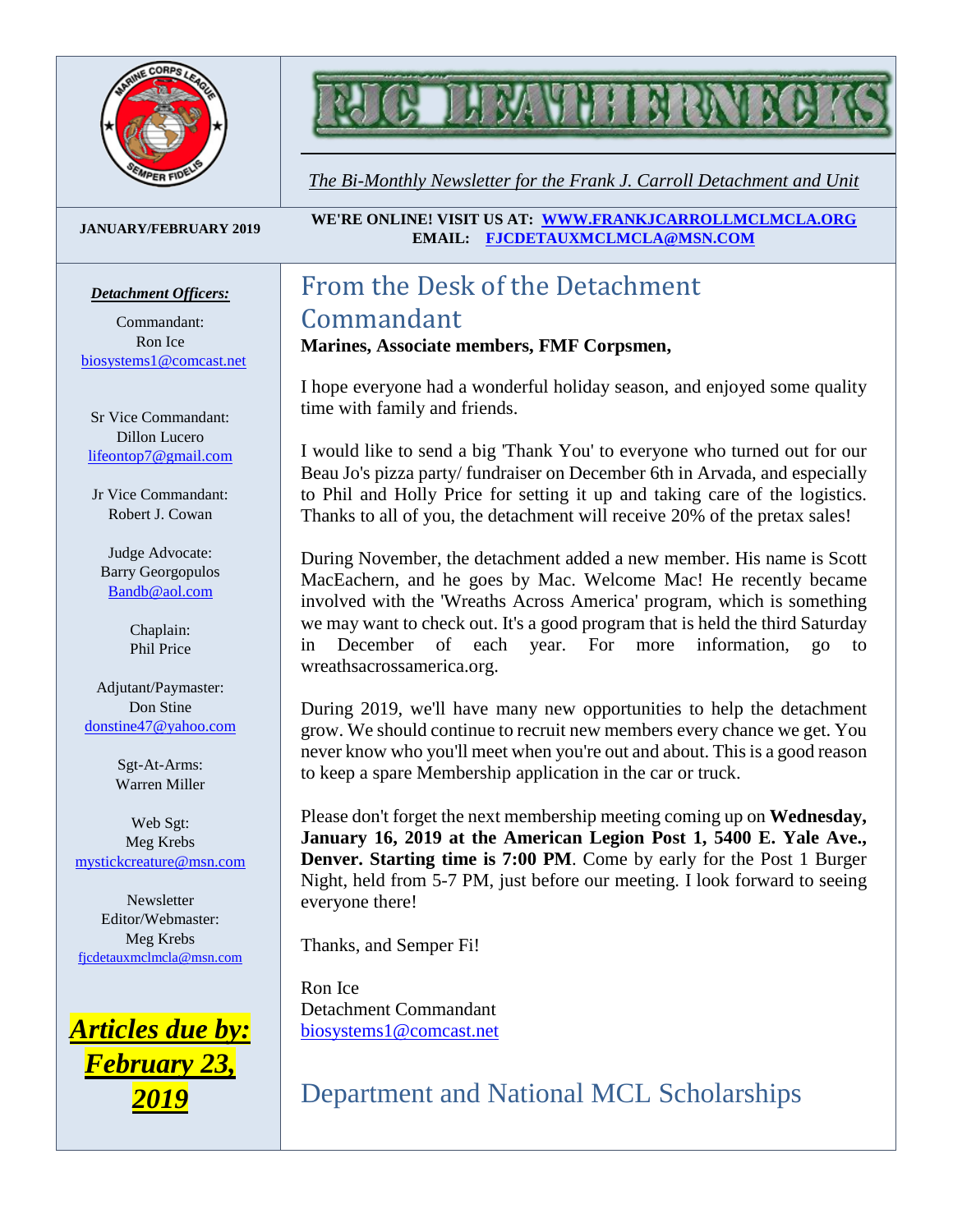## **Three things you are encouraged to do:**

- 1. Attend monthly detachment meetings.
	- 2. Volunteer
	- 3. Recruit new members.



## **Websites of interest**

National MCL [www.mclnational.org](http://www.mclnational.org/)

National MCLA [www.nationalmcla.org](http://www.nationalmcla.org/)

MODD Kennel [www.moddkennel.org](http://www.moddkennel.org/)

National MODD Fleas [www.nationalmoddfleas.org](http://www.nationalmoddfleas.org/)

Rocky Mountain Division MCL AND MCLA [www.mcleaguerckymntdiv.or](http://www.mcleaguerckymntdiv.org/)

[g](http://www.mcleaguerckymntdiv.org/)



A reminder to members who might have children or grandchildren that will be attending college or tech school in fall 2019. Consider having them apply for assistance from the MCL Department of Colorado Scholarship fund. The requirements and application form is on the Dept. web site at [mclco.com.](https://eur04.safelinks.protection.outlook.com/?url=http://mclco.com/&data=02%7c01%7c%7c7f1f89d52df547e2226a08d66846ddb2%7c84df9e7fe9f640afb435aaaaaaaaaaaa%7c1%7c0%7c636811050901182990&sdata=8v/wm%2BCkT%2Bbi3jZCesat3RM3QwbnoHlaZGzN3XTGYdU%3D&reserved=0) The deadline for receipt of applications is April 1. That date will be here before you know it, so don't procrastinate. Also consider the MCL National Scholarship. The national web site [mclnational.org](https://eur04.safelinks.protection.outlook.com/?url=http://mclnational.org/&data=02%7c01%7c%7c7f1f89d52df547e2226a08d66846ddb2%7c84df9e7fe9f640afb435aaaaaaaaaaaa%7c1%7c0%7c636811050901182990&sdata=jx8AudUcUF1pcTWAJfQ/thP/qu6doLDqtfqzzuNA9nA%3D&reserved=0) (under programs) has the scholarship requirements. The application form for 2019 isn't published yet, but it should be available shortly after the first of the year. The deadline for National scholarship is usually mid-July.

## Notes from the Newsletter Editor

Often the Newsletter may be the only information some members receive from their Detachment, Unit or Department. The Newsletter should present members a reason to attend meetings and to remain as active as possible in the Marine Corps League and Marine Corps League Auxiliary. It should inform and inspire!

Newsletters are invaluable for timely communication with all members of a Detachment, Unit or Department. It is the most convenient way of keeping in touch with members, Marines and other Detachments and Units. Newsletters can also be effective recruiting or public relations tools. It should serve as a means by which the League and Auxiliary can reach out to its members, the general public and potential members as well as for the officers of the Detachment and Unit to make their members aware of goals and achievements of the Detachment and Unit and encourage participation by all and the involvement of the community.

No easy way to announce this, but future issues of this Detachment and Unit newsletters (yes this newsletter serves both the Detachment and Unit) is in jeopardy! With the lack of participation from most of the FJC Detachment Officers and all of the FJC Unit Officers future issues of the newsletter may not exist. This topic will be discussed at our next meeting.

Articles can be submitted not only by Detachment and Unit Officers but from all members of the Detachment and Unit.

## Upcoming Events

**Mid-Winter Conference** - February 28 – March 2, 2019 Fredericksburg Hospitality House & Conference Center 2801 Plank Rd. Fredericksburg VA 22401 Phone: (540) 786-8321 \$99.00 per night (Includes Breakfast)

**2019 National Convention** – August  $4<sup>th</sup>$  – August  $9<sup>th</sup>$ , 2019 Billings, Montana. Visit<https://www.mclnationalconvention2019.com/index.php> for more information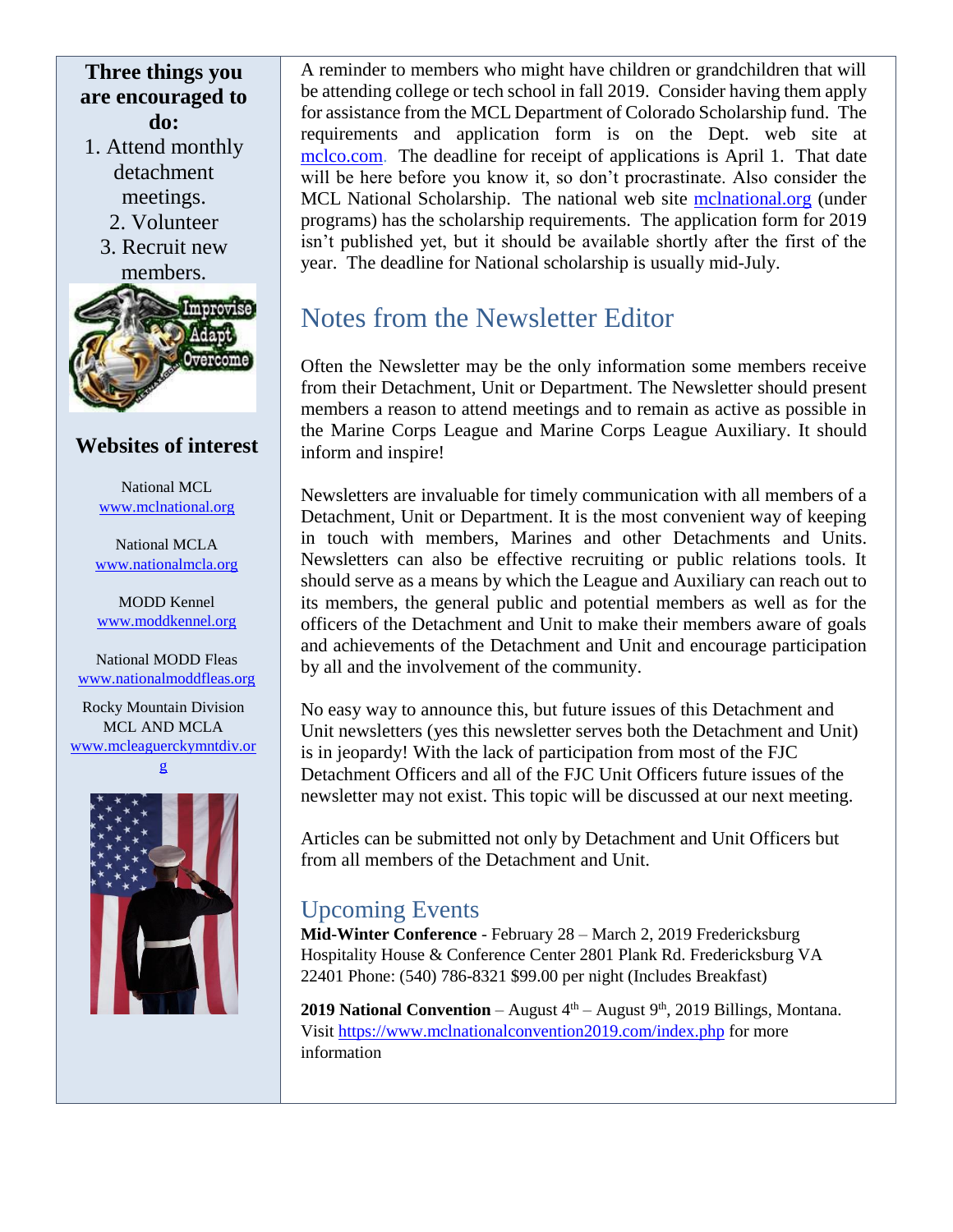

## Announcements

If your dues are six (6) months or more past due, you will be removed from our roster before publication of our next newsletter.

Please note National will **no** longer be sending out Dues reminders. The Annual membership year is from September  $1<sup>st</sup>$  to August  $31<sup>st</sup>$ . Detachment dues are \$38.00 per year and to be sent directly to the Detachment Adjutant/Paymaster. All new regular members must be prepared to show proof of Honorable Marine service.

### **EMAIL ADDRESSES**

If you did NOT receive this newsletter via email, it means your email isn't on the Detachment and Unit roster. Please email Meg Krebs with your email address to better improve Detachment and Unit communication at: [fjcdetauxmclmcla@msn.com.](mailto:fjcdetauxmclmcla@msn.com)

# Upcoming Events/Meetings

**Mark your calendars:**

- January 16, 2019 Detachment & Unit Meeting 7:00 PM at the American Legion Post 1, 5400 E. Yale Ave, Denver, CO
- February 20, 2019 Detachment & Unit Meeting 7:00 PM at the American Legion Post 1, 5400 E. Yale Ave, Denver, CO
- February 28- March 2, 2019 Mid- Winter Conference Fredericksburg, Virginia

Fredericksburg Hospitality House Hotel & Conference Center Guests may call (540) 786-8321 to book their reservations. Be sure to mention the Marine Corps League to get the group rate of \$99 per night plus tax. Reservations can be made now.

# **Find us on Facebook**

<https://www.facebook.com/MCLFrankJCarrollDetachment/>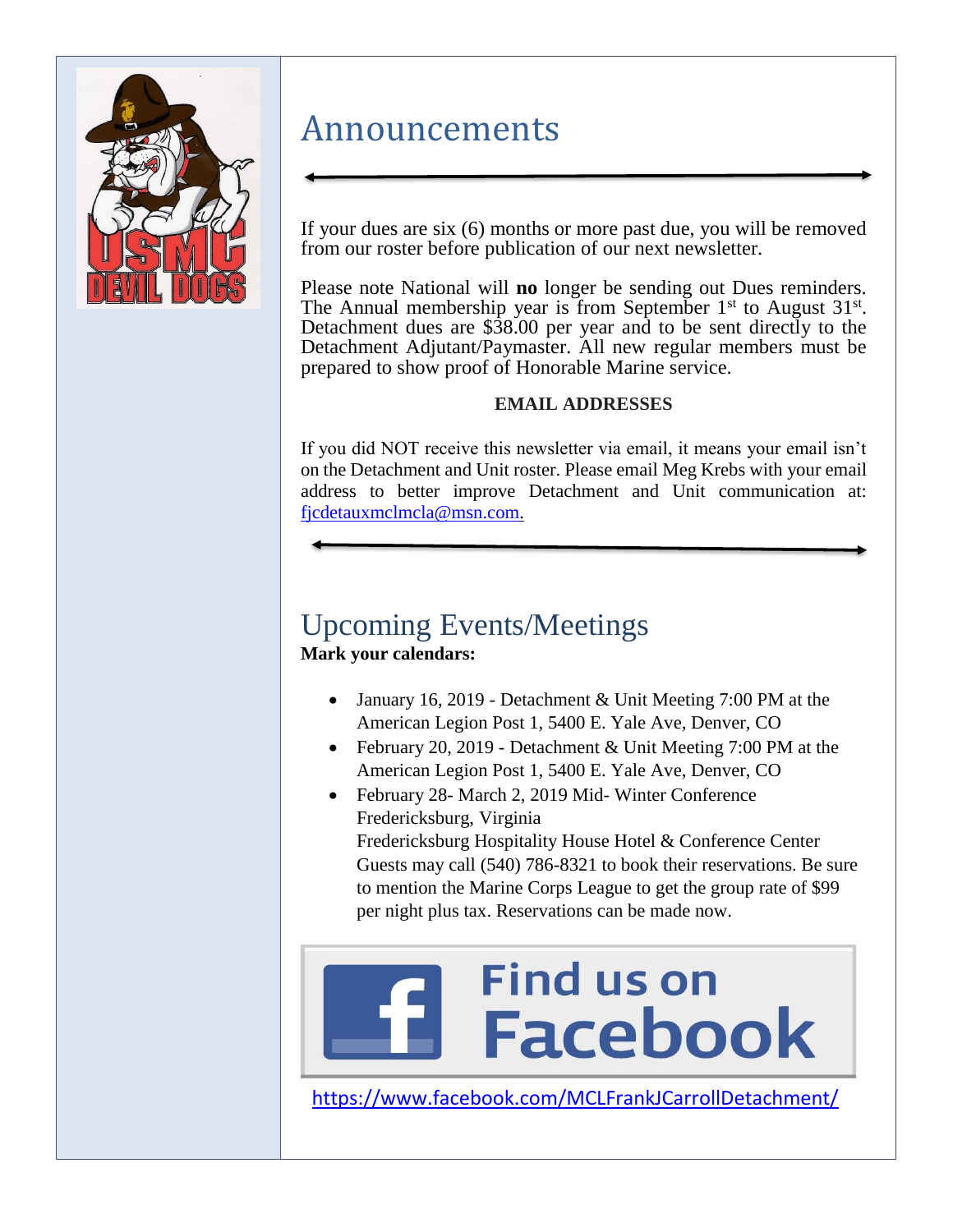**Marshall Center Program Engages Experts to Address Cyberspace Challenges, Threats**

GARMISCH-PARTENKIRCHEN, Germany --

It's a hyperconnected world, where cyberspace provides critical support for the world's economy, civil infrastructure, public safety and national security. But it's also where cyberattacks loom as large as the opportunities with their ability to trigger massive breakdowns.



Mika Kerttunen, director of studies at the Cyber Policy Institute in Estonia, talks to a group of governmental experts on developments in the field of information and telecommunications in the context of international security during the Program on Cyber Security Studies at the George C. Marshall European Center for Security Studies in Garmisch-Partenkirchen, Germany, Dec. 6, 2018. DOD photo by Karl-Heinz Wedhorn Seventy-eight cyber professionals from 52 countries are

now better equipped to establish policy responses to these rapidly evolving cyber threats after graduating yesterday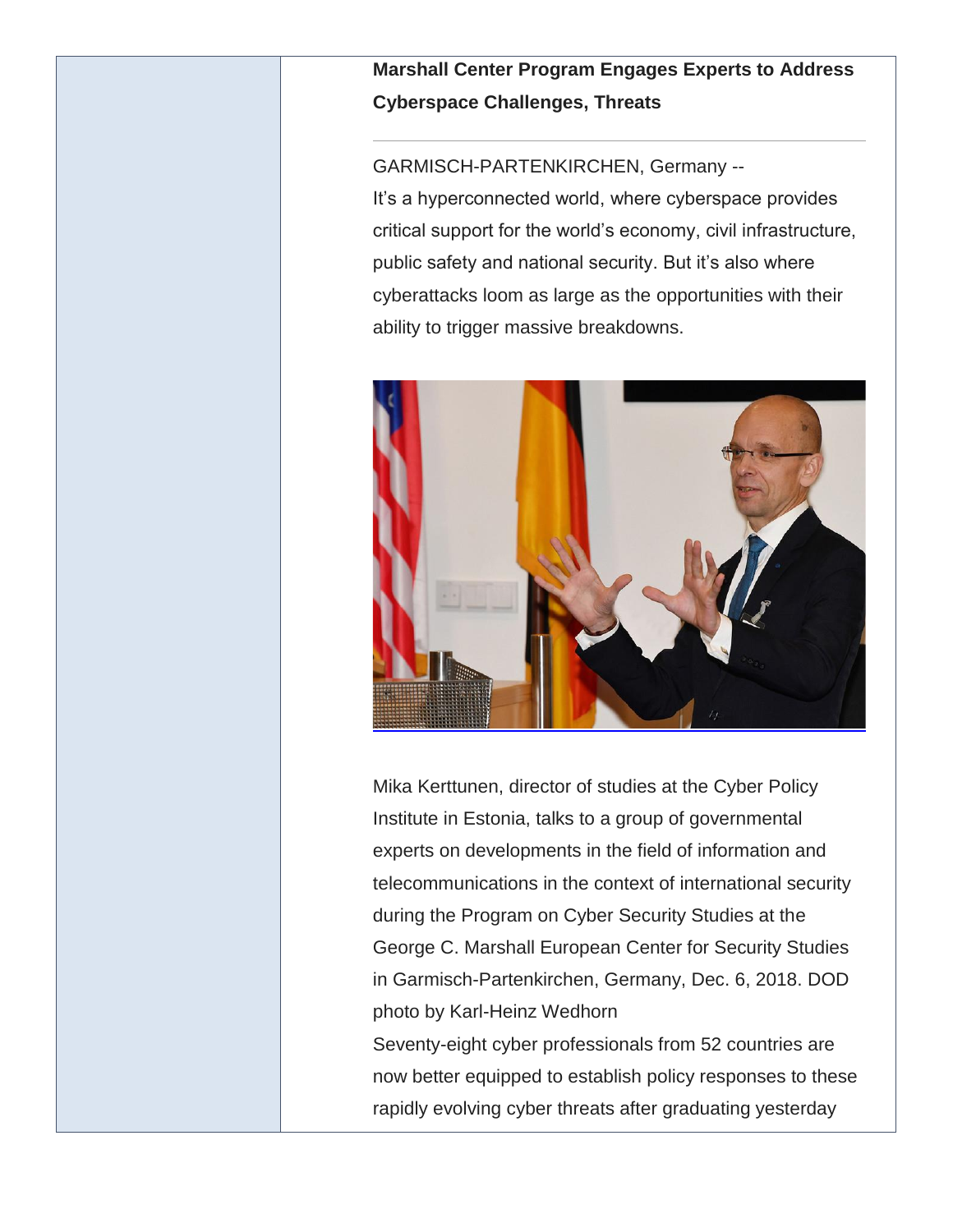from the [Program on Cyber Security Studies](https://www.marshallcenter.org/mcpublicweb/en/nav-main-wwd-res-courses-pcss-en.html) at the [George](https://www.marshallcenter.org/mcpublicweb/en/)  [C. Marshall Center for Security Studies](https://www.marshallcenter.org/mcpublicweb/en/) here.

The Marshall Center is a German-American partnership that has produced generations of global security professionals for the past 25 years. In 2014, the Defense Department designated it as a Center of Excellence for Transnational Security Studies, due to its cybersecurity program and its courses on countering organized crime and combating terrorism.

### **Whole-of-Government Approaches**

"Our program focuses on areas that are not just within the normal Department of Defense or Ministry of Defense lanes or areas of expertise, but also examines whole-ofgovernment approaches in addressing cyber security issues and challenges," said Philip Lark, the PCSS course director, who was instrumental in developing this transnational course for the Marshall Center in 2014. In particular, the program addresses internet governance, internet freedom, combating terrorism and cybercrime, developing public and private partnerships, applicability of international law in cyber space, and exploring other critical cyber-related policy issues.

"We are the only DOD regional center that has the authority to do a transnational program like this with participants from all over the world," said retired U.S. Army Lt. Gen. [Keith W. Dayton,](https://www.marshallcenter.org/mcpublicweb/en/nav-itemid-fix-bios-en/104-cat-bios-command-en/977-art-bio-dayton-keith-en.html) the Marshall Center's director. In this class, the professionals worked in a wide variety of national ministries, with the majority from interior, defense, justice and foreign affairs. "This program addresses strategic guidance from our stakeholders: DOD and German Ministry of Defense," Dayton said. Specifically, this guidance is: